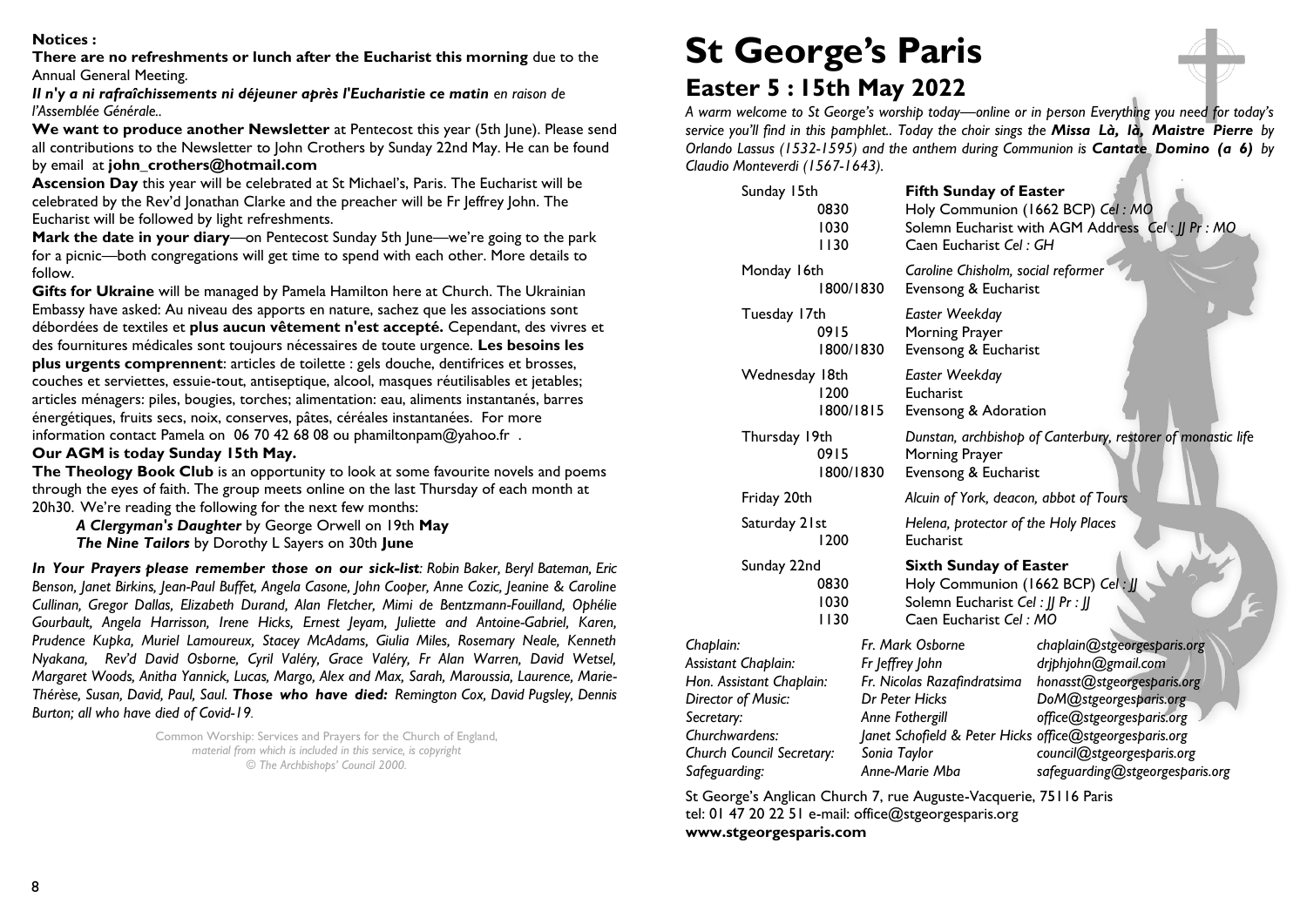*The Gathering*

*As the bell rings, we stand to sing (NEH 103) :*

**Alleluya! Alleluya! Hearts to heaven and voices raise: Sing to God a hymn of gladness, Sing to God a hymn of praise. He, who on the Cross a victim For the world's salvation bled, Jesus Christ, the King of glory, Now is risen from the dead.**

**Christ is risen, Christ, the first-fruits Of the holy harvest field, Which will all its full abundance At his second coming yield. Then the golden ears of harvest Will their heads before him wave, Ripened by his glorious sunshine From the furrows of the grave.**

**Christ is risen, we are risen! Shed upon us heavenly grace, Rain, and dew and gleams of glory From the brightness of thy face, That we, Lord, with hearts in heaven, Here on earth may fruitful be, And by angel hands be gathered, And be ever safe with thee.**

**Alleluya! Alleluya! Glory be to God on high! To the Father, and the Saviour, Who has gained the victory; Glory to the Holy Spirit, Fount of love and sanctity; Alleluya! Alleluya! To the Triune Majesty.**

**Greeting**

**Penitential Rite**

+ In the name of the Father, and of the Son, and of the Holy Spirit. **Amen.**

Grace, mercy and peace from God our Father and the Lord Jesus Christ be with you **and also with you.**

Alleluia! Christ is risen! **He is risen indeed! Alleluia!**

*The celebration is introduced and we are invited to remember and confess our sins in preparation for our celebration together. The choir sings the Kyries and the Gloria.*

**Almighty God, our heavenly Father,** 

**we have sinned against you, through our own fault, in thought and word and deed, and in what we have left undone. We are heartily sorry and repent of all our sins. For your Son our Lord Jesus Christ's sake, forgive us all that is past; and grant that we may serve you in newness of life to the glory of your name. Amen.**

*Kyrie eleison. Christe eleison. Kyrie eleison.*

**Gloria**

**Glory be to God on high and in earth peace, goodwill towards men. We praise thee we bless thee, we worship thee we glorify thee, we give thanks to thee for thy great glory, O Lord God, heavenly King, God the Father almighty. O Lord, the only-begotten Son, Jesus Christ: O Lord God, Lamb of God, Son of the Father, that takest away the sins of the world, have mercy upon us. Thou that takest away the sins of the world, receive our** 

**Rock of Ages, cleft for me, Let me hide myself in thee; Let the water and the blood, From thy riven side which flowed, Be of sin the double cure, Cleanse me from its guilt and power.**

**Not the labours of my hands Can fulfil thy law's demands; Could my zeal no respite know, Could my tears forever flow, All for sin could not atone; Thou must save, and thou alone.**

**Nothing in my hands I bring, Simply to Thy cross I cling; Naked, come to thee for dress; Helpless, look to thee for grace; Foul, I to the fountain fly; Wash me, Saviour, or I die.**

**While I draw this fleeting breath, When my eyelids close in death, When I soar through tracts unknown, See Thee on thy judgment throne; Rock of ages, cleft for me, Let me hide myself in thee.** *NEH 369)* 

*After the Blessing and Dismissal the clergy and servers leave during the organ voluntary. You are invited to remain in your seats for this final act of worship.* 

The Lord be with you **and also with you.**

May God the… **Amen.**

Go in the peace of Christ, alleluia, alleluia!



**Thanks be to God, al-le-lu-ia, al-le - lu - ia!**

**Dismissal**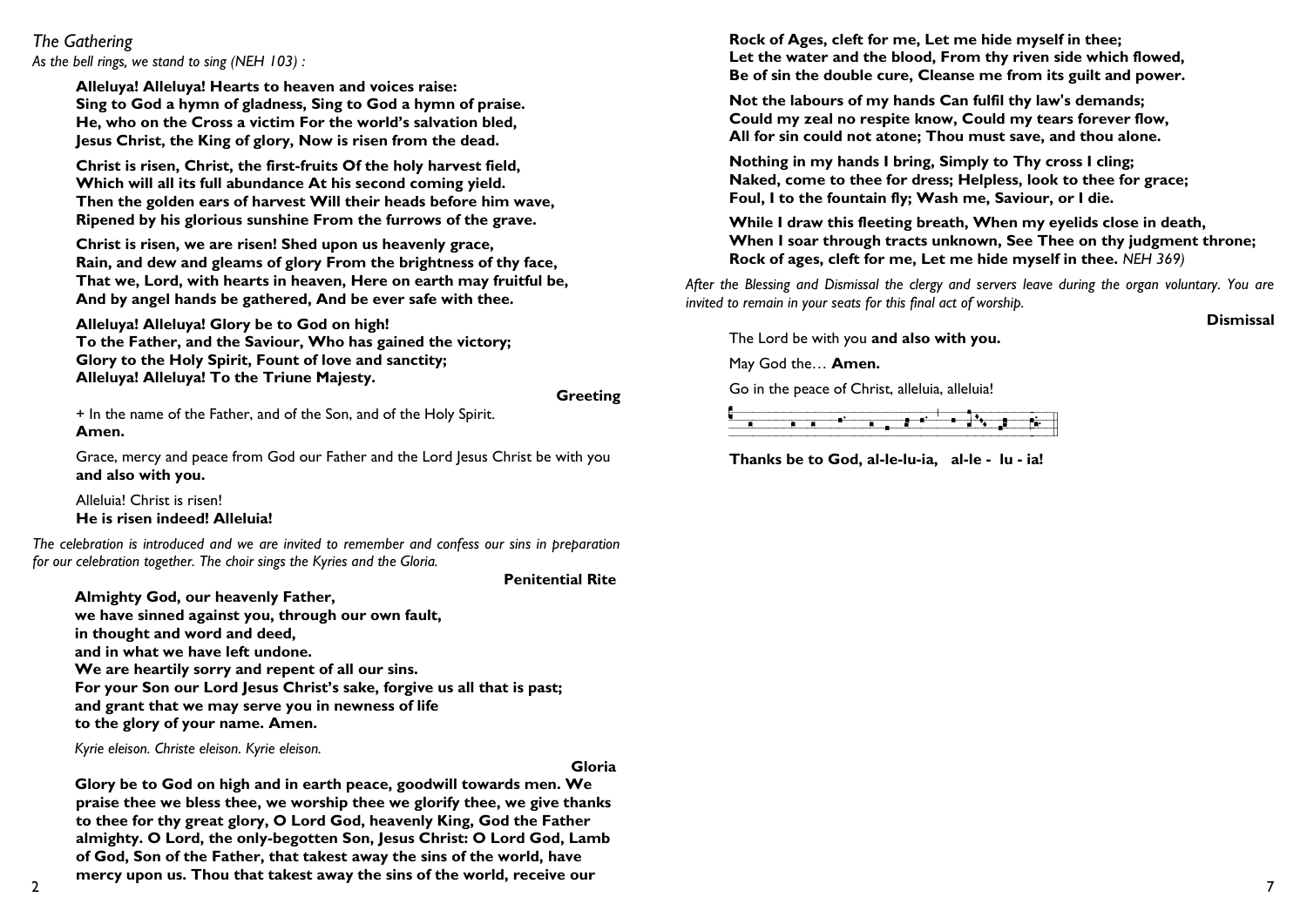*The celebrant praises God for his mighty acts in the Preface and the Choir sings the Sanctus.*

*Holy, holy, holy Lord God of hosts, heaven and earth are full of thy glory. Glory be to Thee, O Lord most high. Blessed is he that cometh in the name of the Lord. Hosanna in the highest.* 

*The prayer continues until the Proclamation of Faith*



**Christ has died. Christ is ri-sen. Christ will come a-gain.**

*At the end of the prayer we all respond* **Amen***. We remain standing to pray together*

**Our Father, who art in heaven, hallowed be thy name; thy kingdom come; thy will be done; on earth as it is in heaven. Give us this day our daily bread. And forgive us our trespasses, as we forgive those who trespass against us. And lead us not into temptation; but deliver us from evil. For thine is the kingdom, the power and the glory, for ever and ever. Amen.**

Alleluia! Christ our Passover is sacrificed for us.

**Therefore let us keep the feast. Alleluia!**

*As we prepare for Holy Communion the Choir sings the Agnus Dei.*

*O Lamb of God, that takest away the sins of the world, have mercy upon us. O Lamb of God, that takest away the sins of the world, have mercy upon us. O Lamb of God, that takest away the sins of the world, grant us thy peace.*

*The celebrant invites the people to Communion*

God's holy gifts, for God's holy people **Jesus Christ is holy, Jesus Christ is Lord, to the glory of God the Father.**

*The chalice is restored to all who wish to communicate in both kinds. Please do not intinct—this is the least hygienic method of receiving Holy Communion. All who are baptised and communicant members of one of the Christian churches are welcome to receive communion with us. Those who are prevented from doing so by their conscience, or the discipline of their Church, are most welcome to come to the altar for a blessing at the time of communion. If you are reading this at home you may like to use the following prayer:*

*My Jesus, I believe that you are present in the Blessed Sacrament,* 

*I love you above all things and I desire you in my soul.*

*Since I cannot receive you now sacramentally, come at least spiritually into my soul.*

*As though you were already there I embrace you and unite myself wholly to you; permit not that I should ever be separated from you. Amen.*

## **Post Communion Prayer**

Eternal God, whose Son Jesus Christ is the way, the truth, and the life: grant us to walk in his way, to rejoice in his truth, and to share his risen life; who is alive and reigns, now and for ever. **Amen.**

**prayer. Thou that sittest at the right hand of God the Father, have mercy upon us. For thou only art holy; thou only art the Lord; thou only, O Christ, with the Holy Ghost, art the Most High in the glory of God the Father. Amen.**

## **Collect**

Almighty God, who through your only-begotten Son Jesus Christ have overcome death and opened to us the gate of everlasting life: grant that, as by your grace going before us you put into our minds good desires, so by your continual help we may bring them to good effect; through Jesus Christ our risen Lord, who is alive and reigns with you, in the unity of the Holy Spirit, one God, now and for ever. **Amen**

#### **First Reading: Acts 11:1-18**

Now the apostles and the believers who were in Judea heard that the Gentiles had also accepted the word of God. So when Peter went up to Jerusalem, the circumcised believers criticized him, saying, 'Why did you go to uncircumcised men and eat with them?' Then Peter began to explain it to them, step by step, saying, 'I was in the city of Joppa praying, and in a trance I saw a vision. There was something like a large sheet coming down from heaven, being lowered by its four corners; and it came close to me. As I looked at it closely I saw four-footed animals, beasts of prey, reptiles, and birds of the air. I also heard a voice saying to me, "Get up, Peter; kill and eat." But I replied, "By no means, Lord; for nothing profane or unclean has ever entered my mouth." But a second time the voice answered from heaven, "What God has made clean, you must not call profane." This happened three times; then everything was pulled up again to heaven. At that very moment three men, sent to me from Caesarea, arrived at the house where we were. The Spirit told me to go with them and not to make a distinction between them and us. These six brothers also accompanied me, and we entered the man's house. He told us how he had seen the angel standing in his house and saying, "Send to Joppa and bring Simon, who is called Peter; he will give you a message by which you and your entire household will be saved." And as I began to speak, the Holy Spirit fell upon them just as it had upon us at the beginning. And I remembered the word of the Lord, how he had said, "John baptized with water, but you will be baptized with the Holy Spirit." If then God gave them the same gift that he gave us when we believed in the Lord Jesus Christ, who was I that I could hinder God?' When they heard this, they were silenced. And they praised God, saying, 'Then God has given even to the Gentiles the repentance that leads to life.'

*We remain seated as the choir sings the psalm appointed for today (Psalm 148.1-6).*

*O praise the Lord of heaven \* praise him in the height. Praise him, all ye angels of his \* praise him, all his host. Praise him, sun and moon \* praise him, all ye stars and light. Praise him, all ye heavens \* and ye waters that are above the heavens. Let them praise the Name of the Lord \* for he spake the word, and they were made; he commanded, and they were created. He hath made them fast for ever and ever \* he hath given them a law which shall not be broken.* 

## **Second Reading: Revelation 21:1-6**

Then I saw a new heaven and a new earth; for the first heaven and the first earth had passed away, and the sea was no more. And I saw the holy city, the new Jerusalem, coming down out of heaven from God, prepared as a bride adorned for her husband.